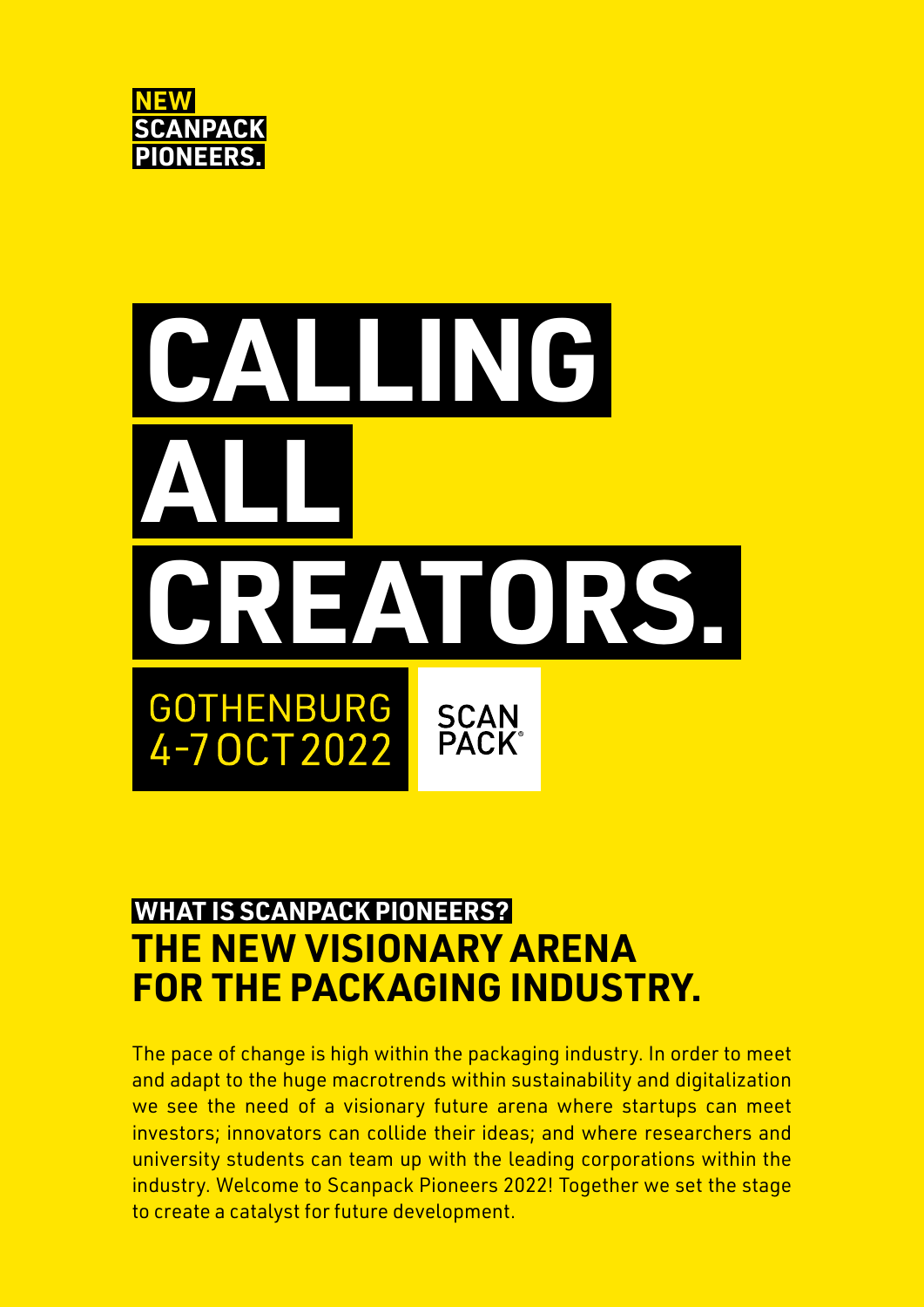The content and program for Scanpack Pioneers is being set up as you read this. But there's still time for corporations, universities and startups to be co-creators of the arena. If you're interested in holding a keynote or leading a workshop – don't hesitate to get in touch! Just like the future itself, Scanpack Pioneers is something we shape together.

## **YOUR OPPORTUNITY TO JOIN AND CO-CREATE SOMETHING NEW. WHO SHAPES SCANPACK PIONEERS?**



**EXHIBITORS** – Our exhibitor offer includes a table-top, a backdrop that we produce for you, power outlet and a counter. Price: 19 995 SEK ex VAT. Contac[t: P](mailto:Pernilla.Sandberg%40svenskamassan.se?subject=Scanpack%20Pioneers%20Exhibitors)ernilla.Sandberg@svenskamassan.se **EXPO** - Show your innovative products at Pioneers in a glass showcase (only available for exhibitors at Scanpack 2022). Price: 9 900 SEK ex VAT. Contac[t: P](mailto:Pernilla.Sandberg%40svenskamassan.se?subject=Scanpack%20Pioneers%20Expo)ernilla.Sandberg@svenskamassan.se **STAGE** – Share your knowledge and innovation with a seminar at Pioneers. [Send us your seminar proposal here.](https://en.scanpack.se/seminar-proposals/) **STARTUPS** – Does your startup have big ideas but limited resources? [Contact: Anna-Lena.Friberg@svenskamassan.se](mailto:Anna-Lena.Friberg%40svenskamassan.se?subject=) **ACADEMY** – R&D, university or student? Welcome to take part! [Contact: Anna-Lena.Friberg@svenskamassan.se](mailto:Anna-Lena.Friberg%40svenskamassan.se?subject=)